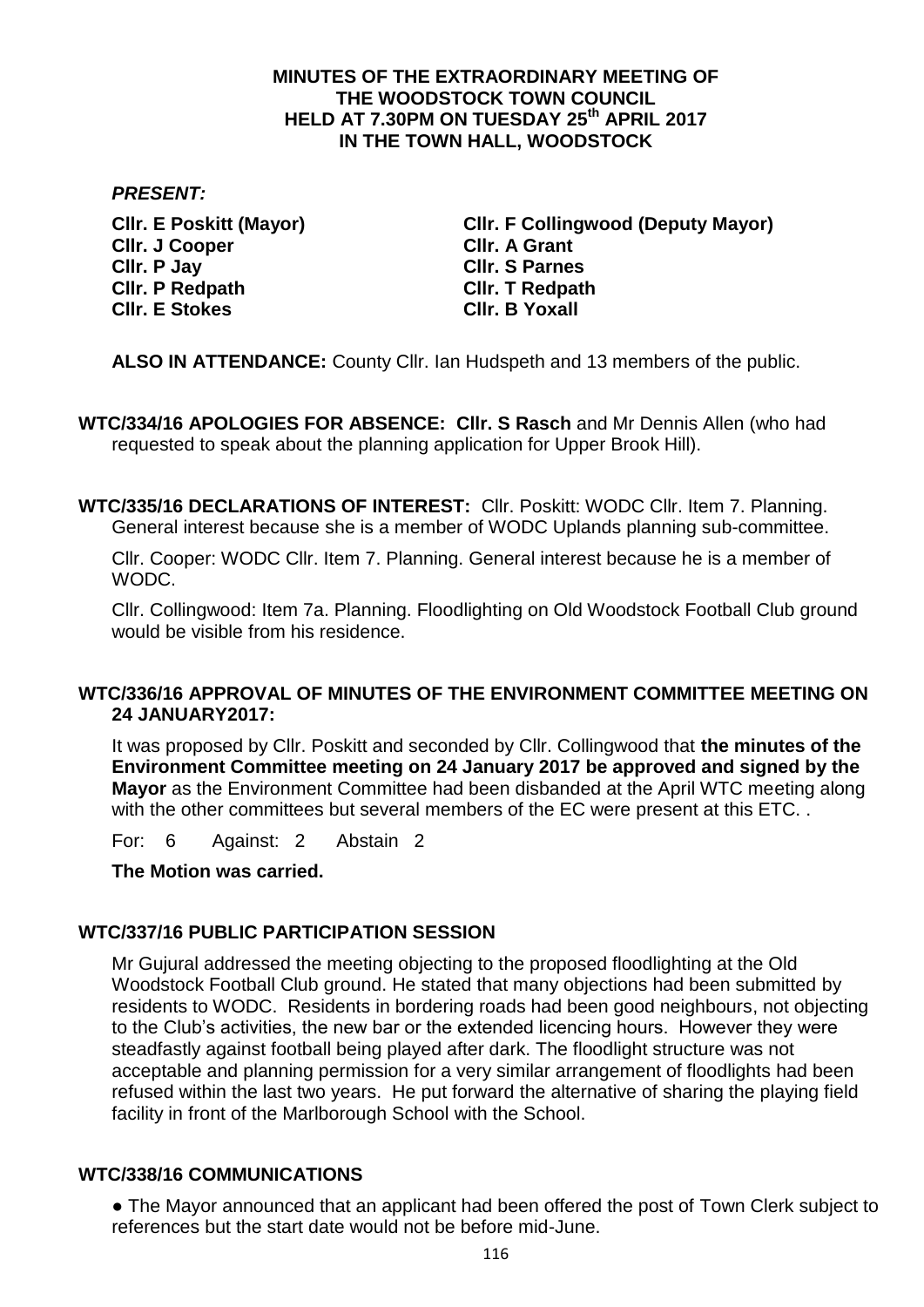• The Assistant Caretaker had resigned with effect from the end of March. The process of advertising for a replacement has commenced. The ideal candidate would preferably have some handyman skills. S/he could be asked to assist with arranging chairs for events at the Town Hall and Community Centre when users were prepared to pay for this. .

● Pieces of a sycamore tree in the Hensington Road Cemetery had fallen into a resident's garden and other branches were identified as an H&S matter. The Acting Town Clerk was arranging for a tree surgeon to deal with the problem urgently.

. • Another H & S issue had arisen with a bench near Spencer Court, which had damaged slats which could cause injury so the bench should be removed. Consideration will be given to a replacement bench at a future meeting.

• David Shepherd was trying to arrange a hustings for General Election candidates on 23<sup>rd</sup> May.

• Canada Day is on 1<sup>st</sup> July and it will be 150 years since John Macdonald united Canada from East to West. The Mayor had received a letter from Kingston, Ontario, where Macdonald was born, inviting Woodstock to declare Canada Day, July 1<sup>st</sup> 2017, 'Sir John A Macdonald-Canada Day'. The Mayor stated that she felt, with all the other activities in Woodstock around that time, it would be difficult to interest residents in this concept. Council agreed.

● The Mayor reported that she had been invited both as Chair of the Friends of the Museum of Oxfordshire and as Mayor, to meet Peter Latchford who had been asked by the Resilience Group looking into the future of the Oxfordshire Museums service, to carry out initial exploration of views on the Museum services. She had met with Mr Latchford that morning to discuss the value of the Museum to the community and to the whole county and beyond. She had stressed to Mr Latchford that he or the Resilience group, should meet up with Councillors and residents. She was told that there would be further stakeholder meetings to do exactly that later in the year.

• The Mayor and Cllr Peter Jay had just come from a small meeting at Blenheim looking with a company hired by Blenheim, at relations between Blenheim and local communities now and in the future.

## **WTC/339/16 QUESTIONS:**

In response to the question on the agenda: *Is the Mayor willing to write to Dominic Hare, Blenheim's Chief Executive, to thank him for supporting calls to open the JCTPD meetings to the public? At the Annual Town Meeting on March 21st, Mr Hare was told of the Council's resolution calling upon the JCTPD to open its meetings to public attendance. When a motion was in the process of being put to the Annual Town Meeting that the Meeting ask for the Joint Committee for Town and Palace Dialogue [JCTPD] to open its meetings to public attendance, so people can witness, hear, feed back and understand the things discussed - in contrast to JCTPD's reluctance to do that until now, Mr Hare responded: "You don't need a motion. I'll do that". Will the Mayor seek that this is commenced at the next JCTPD meeting?* the Mayor stated she had already written to Mr Dominic Hare, Blenheim's Chief Executive, thanking him for attending the Annual Town Meeting and did not think it necessary to write again to thank him on this specific matter. Further she would not inform residents that the meeting would be open to the public as she felt this was something for Cllr. Yoxall, as co-chair of the Dialogue meetings, to implement.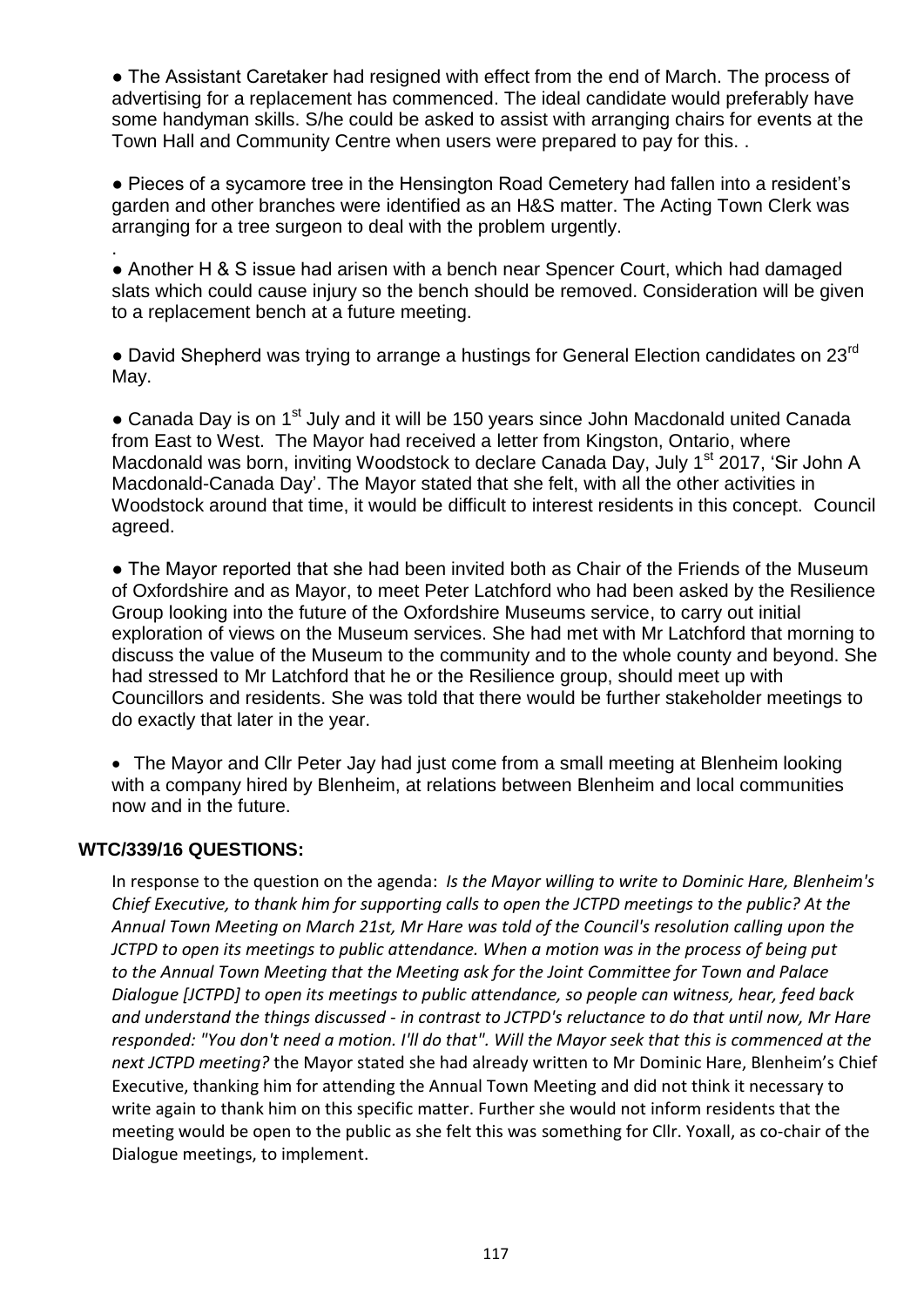# **WTC/340/16 PLANNING**

(a) Ref: APPLICATION NO: 17/01145/FUL Old Woodstock Town Football Club: Erection of six, 15m high floodlighting columns.

Cllr P Redpath proposed a motion that:  *WTC strongly object to the application*

Points raised by Councillors included:

- No calculation had been made of the level of light on adjacent properties.
- The lights would lead to an extension of the use of the facilities.
- The lights were a requirement of the Hellenic league.
- The application should be refused under policy BE2,1b, and BE2 as unreasonable disturbance to neighbours.
- The Inspector investigating WODC's housing needs was reviewing WODC's Dark Skies policy.
- There had been inadequate notice about the application which would affect a much wider area than that covered by the notices so affected residents may not be aware of the proposals.
- The roads are not suitable for the additional traffic expected if the Club has floodlighting and moves up a league. .
- It is not possible to make satisfactory comparisons of the light levels unless the lights are *in situ*.
- The proposed masts for the lights are considerably taller than the surrounding houses.

Mr Neil Roberts, who was present in the audience at the meeting, was invited to speak on behalf of Old Woodstock Football Club. He stated that the lights would be used only once a fortnight from September to April. If the lights were not erected by the Club before the start of next season the Club would be relegated.

Cllr. Jay praised the valuable role of the Football Club in the Woodstock community and regretted WTC's lack of support and provision of facilities for the town's youth and recommended support for the application.

Cllr. Mrs T Redpath proposed an amendment to the motion which was seconded by Cllr Yoxall and accepted by the original proposer so that the amended motion was:

WTC objects to the proposed development because the proposed lighting due to the level of *illumination and glare would have a detrimental impact on the residential amenities enjoyed by neighbouring residential properties. The level of light pollution would be unacceptable and result in unreasonable disturbance and loss of amenity. As such the proposal is considered to be contrary to policy BE21 of the West Oxfordshire Local Plan 2011.*

## A named vote was requested

In Favour: Cllrs Collingwood, Cooper, Grant, Parnes, Poskitt, P Redpath, Mrs T Redpath and Yoxall.

Against: Cllrs. Jay and Stokes

# **The motion was passed.**

## **RESOLVED that**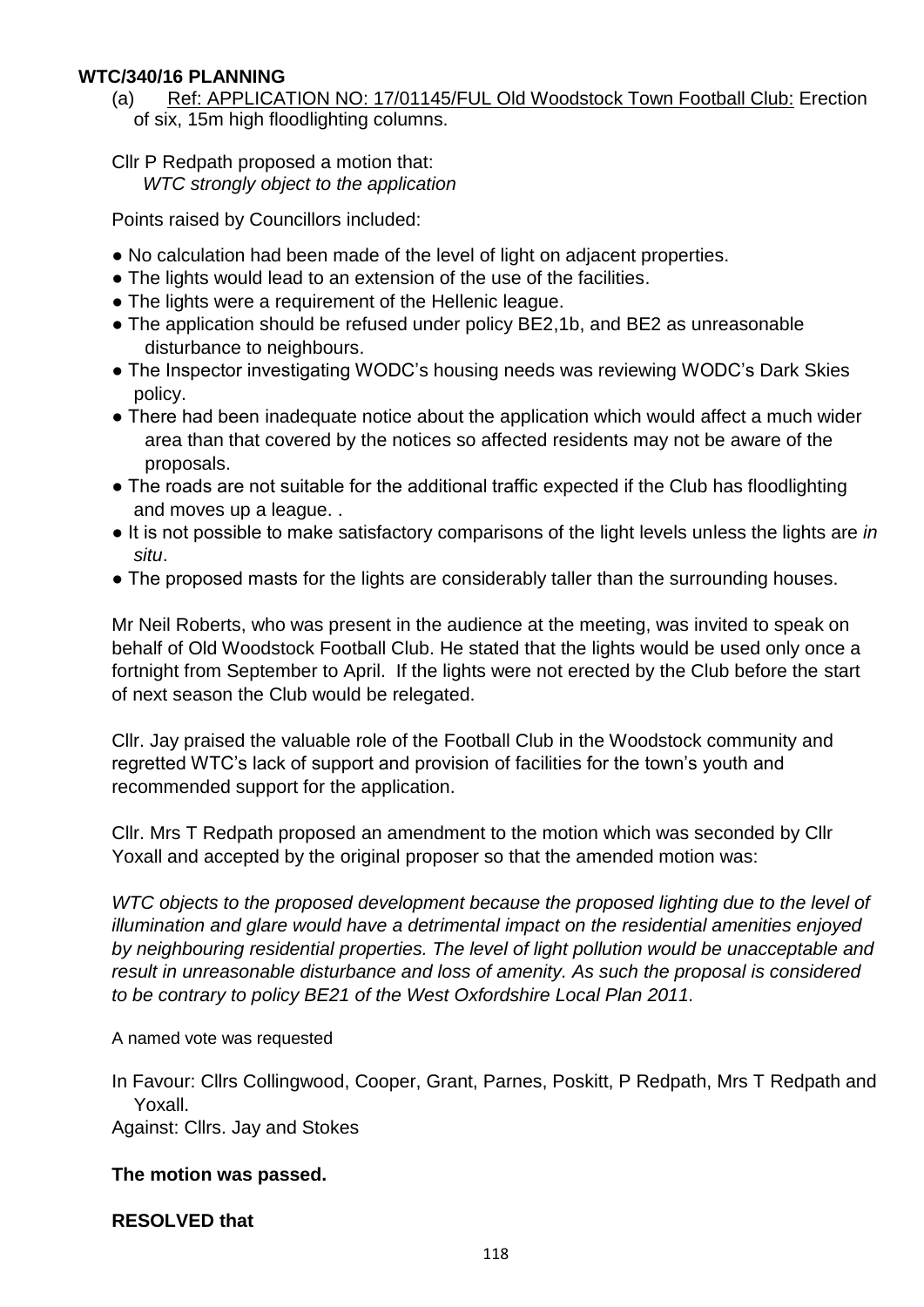**WTC objects to the proposed development because the proposed lighting due to the level of illumination and glare would have a detrimental impact on the residential amenities enjoyed by neighbouring residential properties. The level of light pollution would be unacceptable and result in unreasonable disturbance and loss of amenity. As such the proposal is considered to be contrary to policy BE21 of the West Oxfordshire Local Plan 2011.**

The Mayor stated that despite Council's decision the whole Council wished the Football Club well as it recognised the value of what th Club was doing for the youth of the town.

(b) Ref: APPLICATION NO: 17/00675/FUL 16B Market Place Woodstock: Two new additional dormer windows to consented residential scheme (15/04221/FUL).

RESOLVED that Woodstock Town Council wishes to make no comment about this planning application PROVIDED THAT the proposed dormer windows do not inappropriately overlook the new house being built in Angel Yard opposite this building.. .

(c) Ref: APPLICATION No.: 17/00710/FUL 1 Upper Brook Hill Woodstock: Construction of new dwelling with associated parking and landscaping.

WTC felt that the proposed development was inappropriate to adjacent period properties and was worried about the traffic implications, had concerns about parking and access and was unhappy with a design where the only windows (north facing on to the road and one facing west on to the courtyard for parking one car, would all be likely to be looking out on to cars parked immediately outside and thus liable to take the limited available light.

A motion was put that *the Council objects to the development on the grounds that parking is a major issue.*

For: 8 Against: 0 Abstain: 2

The motion was passed.

RESOLVED that

**the Council objects to the development on the grounds that parking is a major issue.**

## **WTC/341/16 MUGA**

Cllr. P Redpath proposed and Cllr. Yoxall seconded a motion that:

*The panels of the MUGA are brought back and stored in the basement of the Town Hall to be used for fencing New Road playground and that the posts be recycled.*

For: 9 Against: 0 Abstain: 1

# **RESOLVED that**

**The panels of the MUGA are brought back and stored in the basement of the Town Hall to be used for fencing New Road playground and that the posts be recycled.**

Cllr P Redpath volunteered to go to WODC to arrange implementation of this resolution.

## **WTC/342/16 BROADBAND FIBRE CONNECTION**

A quotation from Triumph Technology for installing Broadband at the Town Hall was noted. The Acting Town Clerk was asked to get other quotes for this work. After discussion it was